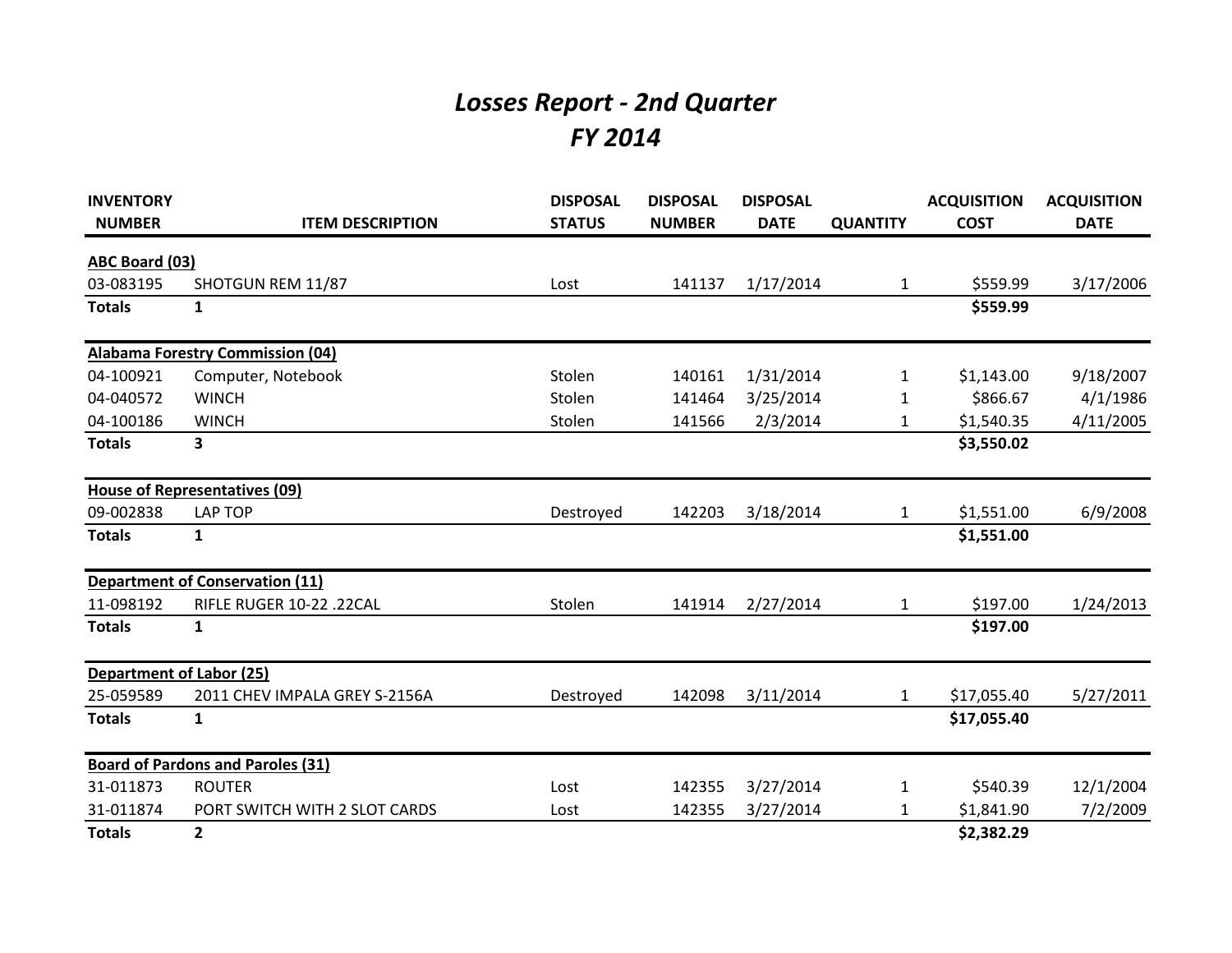| <b>INVENTORY</b>                |                                              | <b>DISPOSAL</b> | <b>DISPOSAL</b> | <b>DISPOSAL</b> |                 | <b>ACQUISITION</b> | <b>ACQUISITION</b> |
|---------------------------------|----------------------------------------------|-----------------|-----------------|-----------------|-----------------|--------------------|--------------------|
| <b>NUMBER</b>                   | <b>ITEM DESCRIPTION</b>                      | <b>STATUS</b>   | <b>NUMBER</b>   | <b>DATE</b>     | <b>QUANTITY</b> | <b>COST</b>        | <b>DATE</b>        |
|                                 | Alabama Department of Public Safety (35)     |                 |                 |                 |                 |                    |                    |
| 35-057839                       | SIREN/LIGHT MODULE FEDERAL                   | Destroyed       | 142142          | 3/11/2014       | 1               | \$1,040.70         | 10/22/2002         |
|                                 |                                              |                 |                 |                 |                 |                    |                    |
| 35-057848                       | RADIO MOBILE ERICCSON ORION                  | Destroyed       | 142142          | 3/11/2014       | $\mathbf{1}$    | \$1,885.70         | 11/19/2002         |
| 35-055065                       | TRUCK 1/2 TON EXT. CAB FORD 2003             | Destroyed       | 142142          | 3/11/2014       | 1               | \$19,329.33        | 11/12/2002         |
| <b>Totals</b>                   | 3                                            |                 |                 |                 |                 | \$22,255.73        |                    |
|                                 | <b>Department of Revenue (40)</b>            |                 |                 |                 |                 |                    |                    |
| 40-083008                       | <b>APPLE IPHONE4S</b>                        | Lost            | 142017          | 3/11/2014       | $\mathbf{1}$    | \$99.99            | 11/30/2012         |
| <b>Totals</b>                   | $\mathbf{1}$                                 |                 |                 |                 |                 | \$99.99            |                    |
|                                 | <b>Geological Survey of Alabama (53)</b>     |                 |                 |                 |                 |                    |                    |
|                                 | COMPUTER, LAPTOP LATITUDE E6420 NOTEBOOK     |                 |                 |                 |                 |                    |                    |
| 53-010101                       | <b>WITH CASE</b>                             | Stolen          | 141451          | 1/27/2014       | 1               | \$1,392.00         | 3/28/2012          |
| <b>Totals</b>                   | $\mathbf{1}$                                 |                 |                 |                 |                 | \$1,392.00         |                    |
|                                 | <b>Department of Conservation-Parks (54)</b> |                 |                 |                 |                 |                    |                    |
| 54-084495                       | NIGHT VISION DEVICE SUPER VISION NVS         | Stolen          | 140758          | 2/27/2014       | 1               | \$1,006.59         | 9/19/2008          |
| 54-090156                       | <b>BALLISTIC VEST PACA</b>                   | Stolen          | 140758          | 2/27/2014       | $\mathbf{1}$    | \$652.02           | 3/15/2012          |
| 54-083407                       | <b>GENERATOR HONDA</b>                       | Stolen          | 140852          | 2/27/2014       | $\mathbf{1}$    | \$1,079.00         | 10/24/2006         |
| <b>Totals</b>                   | 3                                            |                 |                 |                 |                 | \$2,737.61         |                    |
|                                 | Alabama Space & Rocket Center (92)           |                 |                 |                 |                 |                    |                    |
| 92-010578                       | Tablet                                       | Stolen          | 141734          | 2/20/2014       | $\mathbf{1}$    | \$197.27           | 8/22/2013          |
| <b>Totals</b>                   | 1                                            |                 |                 |                 |                 | \$197.27           |                    |
| <b>Board of Counseling (97)</b> |                                              |                 |                 |                 |                 |                    |                    |
| 97-000139                       | Laptop Computer                              | Lost            | 141141          | 1/9/2014        | 1               | \$1,347.71         | 2/21/2012          |
| <b>Totals</b>                   | $\mathbf{1}$                                 |                 |                 |                 |                 | \$1,347.71         |                    |